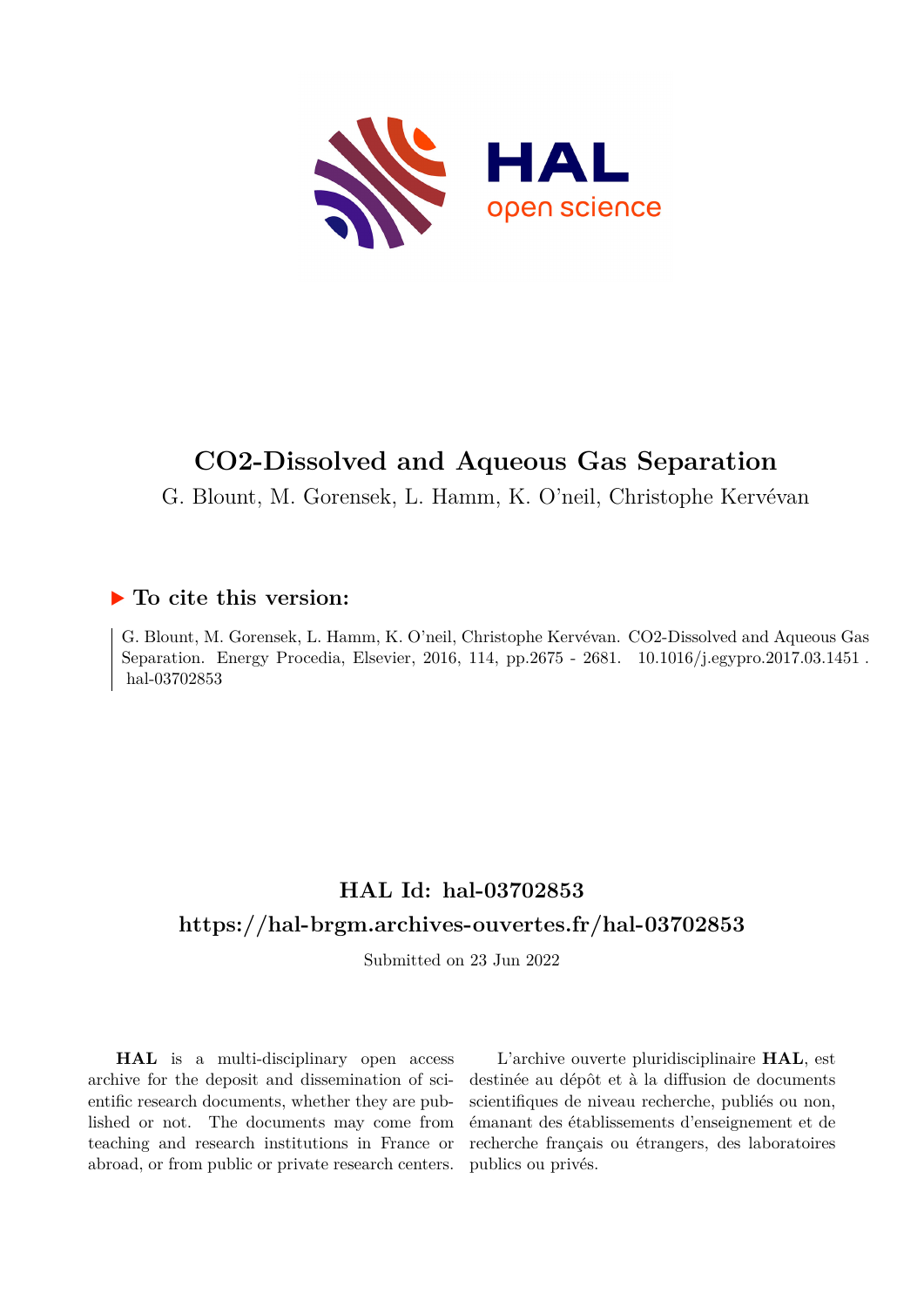



Available online at www.sciencedirect.com



Energy Procedia

Energy Procedia 114 (2017) 2675 - 2681

#### 13th International Conference on Greenhouse Gas Control Technologies, GHGT-13, 14-18 November 2016, Lausanne, Switzerland

### CO2-Dissolved and Aqueous Gas Separation

G. Blount<sup>a</sup>; M. Gorensek Ph.D., P.E.<sup>a</sup>; L. Hamm Ph.D.<sup>a</sup>; K. O'Neil<sup>b</sup>;

C. Kervévan, Ph.D.<sup>c</sup>

*aSavannah River Site, and Savannah River National Laboratory, Aiken, SC 29808, USA b Partnering in Innovation, Inc., Orlando FL, USA; <sup>c</sup> BRGM, 3 av. Claude Guillemin, BP 36009, 45060 Orléans Cedex 2, France*

#### **Abstract**

Partnering in Innovation, Inc. (Pi-Innovation) offers a novel aqueous gas separation and carbon capture approach. Specific features in the design uniquely integrate multiple energy recovery processes and the potential for contaminant removal (i.e., oxides of sulphur (SOx), nitrogen (NOx), selenium (SeOx), and mercury (HgOx). CO2-DISSOLVED is an ANR multi-national project led by the BRGM, with Phase II funded as one of the first Geodenergies projects. Phase I explored the techno-economic feasibility of geothermal energy production combined with CO2 injection using a simplified version of the Pi-Innovation technology. Here we review the Pi-CO2capture process and the integration with dissolved injection applications.

© 2017 The Authors. Published by Elsevier Ltd. © 2017 The Authors. Published by Elsevier Ltd. This is an open access article under the CC BY-NC-ND license

(http://creativecommons.org/licenses/by-nc-nd/4.0/).

Peer-review under responsibility of the organizing committee of GHGT-13.

*Keywords:* Carbon Capture; Enhanced Oil Recovery; EOR; Greenhouse Gas; GHG; Geothermal Energy; Dissolved CO2; Post-Combustion

#### **1. Introduction**

CO2 Dissolved and Partnering in Innovation Inc. (Pi-Innovation) are collaborating to integrate aqueous CO2 storage with aqueous gas separation. Aqueous capture and storage of CO2 storage has applications including coinjection with reservoir flooding, with reproduced water in oil production, and in geothermal circulation systems. Pi-Innovation offers a patented aqueous gas separation and carbon capture technology that is highly promising in terms of potential total system cost reduction and energy recovery.

The CO2-Dissolved project evaluated the storage potential and techno-economic feasibility of co-injecting dissolved CO2 in a geothermal doublet in the Paris Basin.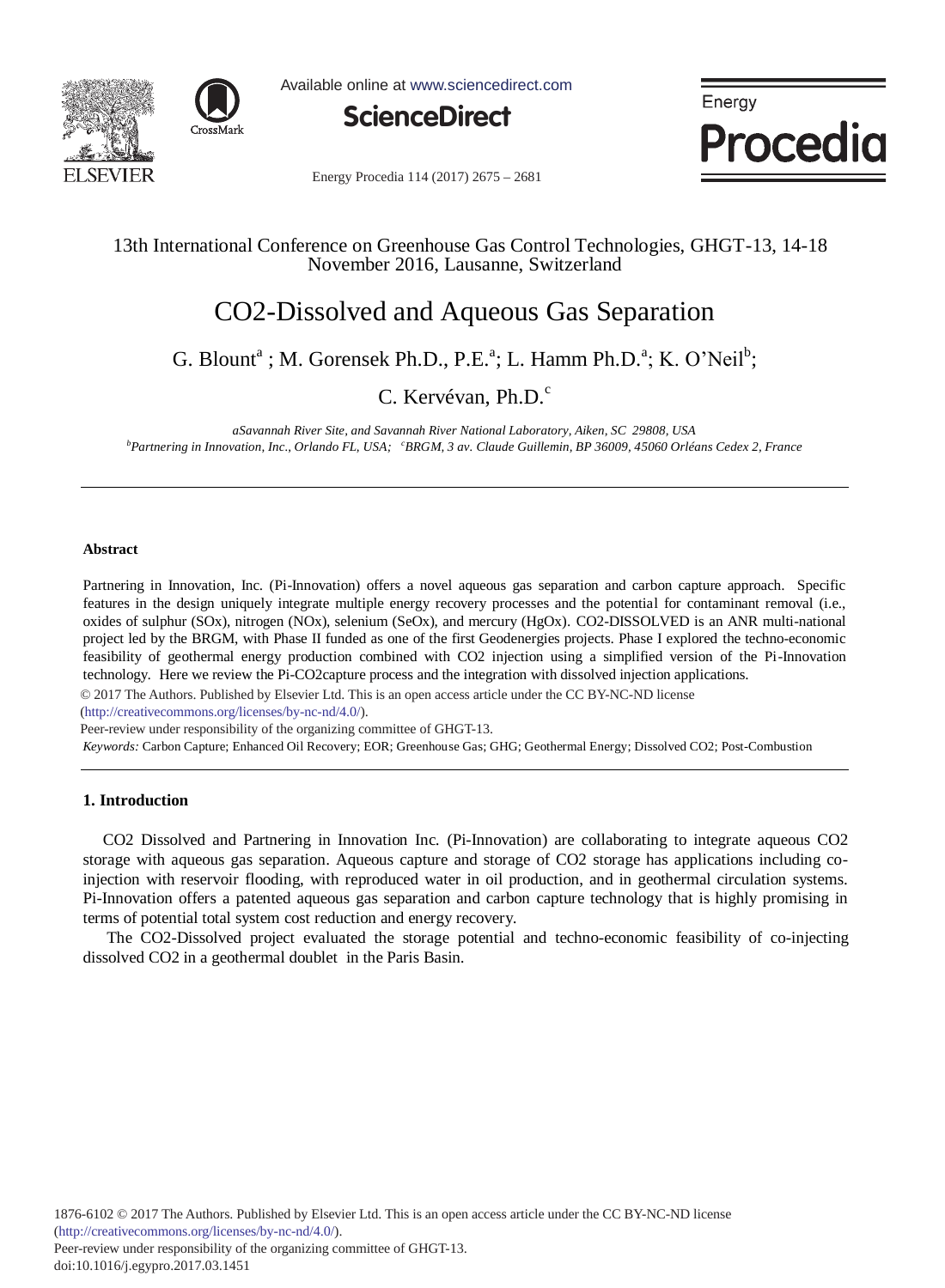#### **2. CO2-DISSOLVED**

CO2-DISSOLVED is a multi-national project led by the Bureau de Recherches Géologiques et Minières (BRGM) and funded by the French National Research Agency (ANR) with Phase II funded as one of the first Geodenergies projects. Geodenergies is a French industry-driven initiative grouping 18 companies and research organizations aiming at: (1) structuring a community of expertise to promote subsurface energy technologies that are key to a global energy transition; (2) cross-fertilizing to develop 3 emerging industrial sectors: geothermal energy production,CO2 storage, and energy storage.

As the name "CO2-DISSOLVED" implies, the project focuses on the feasibility of the injection of dissolved CO2 in water, as opposed to supercritical CO2 injection. In this, and drawing from a process originally developed at a US Department of Energy (DOE) laboratory, Partnering in Innovation, Inc. (Pi-Innovation) offers a novel aqueous gas separation and carbon capture approach.

The CO2-Dissolved concept explores the storage of CO2 dissolved in water rather than in supercritical form; Kervévan et al. [1] and Kervévan et al. [2]. Figure 1 illustrates the carbonation of spent geothermal water in an injection well associated with a geothermal doublet Kervévan [3]. The dissolved form of CO2 storage in a saline aquifer is neutral to negatively buoyant, and shifts the geologic storage mechanism to the solubility trapping realm. Supercritical trapping relies on structural and stratigraphic trapping, and residual trapping, which is positively buoyant. Positive buoyancy represents a greater risk of uncontrolled release of CO2 to the surface. Figure 2 is a modification of the typical IPCC [4] geologic storage effectiveness diagram illustrating the range of CO2 trapping mechanisms versus storage security. Moving directly to solubility trapping offers lower brine displacement in the vicinity of the injection and significantly reduces the time required to achieve the highest level of geologic storage security.

The storage potential for CO2 in geothermal brine is limited by the solubility of the CO2 in the brine and the purity of the CO2 that is to be dissolved in the brine; due to gas competition in the dissolution process. This project targets low to medium range CO2 emitters (~10 to 150 kilotons/year) that could be compatible with a single doublet geothermal installation adjacent to the facility.

The coupling of geothermal heat with CO2 storage adds the potential for energy use and revenue generation, and adds the opportunity for valorization of the injection operations. In France, 650 potentially compatible industrial sites have been identified. These sites represent 25% of the stationary emissions for the country Kervévan [3].



Figure 1 CO2-Dissolved: geothermal doublet injection well; Modified from BRGM, Kervévan [3]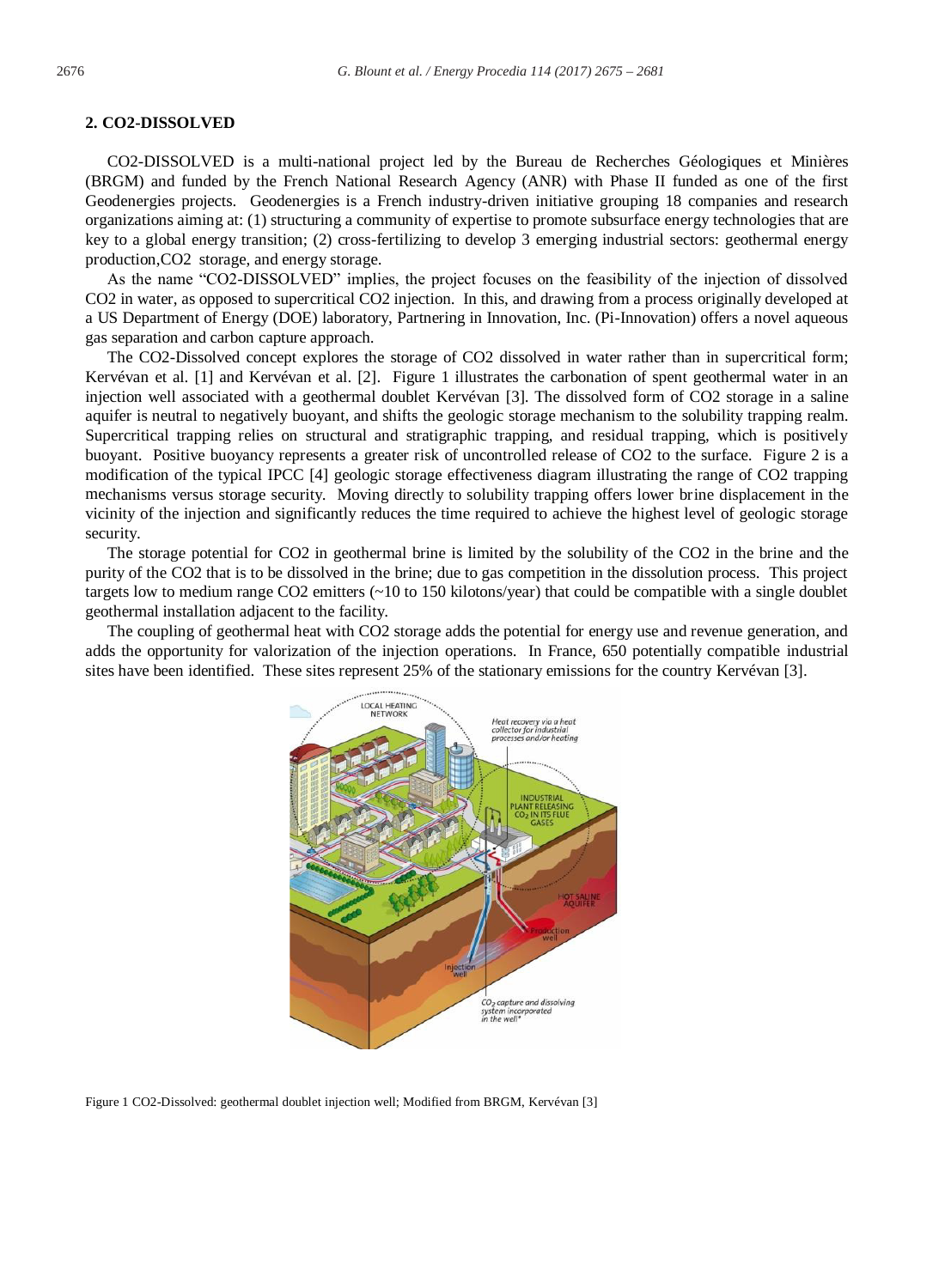

Figure 2 CO2 Trapping Mechanisms and Relative Storage Security Over Time

#### **3. Pi-CO2**

Partnering in Innovation Inc. offers post combustion CO2 capture using water as the physical mass transfer solvent. The patented Pi-CO2 process can be deployed on land or offshore, and has the capacity to remove SOx, NOx, and vaporized metals from the flue gas stream along with the CO2. The relatively complete treatment of flue gases adds the potential for substantial cost savings, providing capture incentives to a wide variety of flue gas sources typically containing moderately high CO2 contents (i.e., coal, cement, burnt lime, refining, smelting, biomass combustion, incineration, etc.).

The CO2 capture component of the process takes advantage of the solubility difference between CO2 and N2 in water at higher pressures and lower temperatures. Figure 3a illustrates the saturation concentrations of CO2 and N2 in water at 30 C, versus pressure. Figure 3b illustrates the saturation concentration of CO2 at various temperatures and pressures.



Figure 3a CO2 and N2 Saturation Concentration versus partial pressure at 30 C dissolved in pure water and 3b CO2 Solubility in pure water across a range of temperature and partial pressure conditions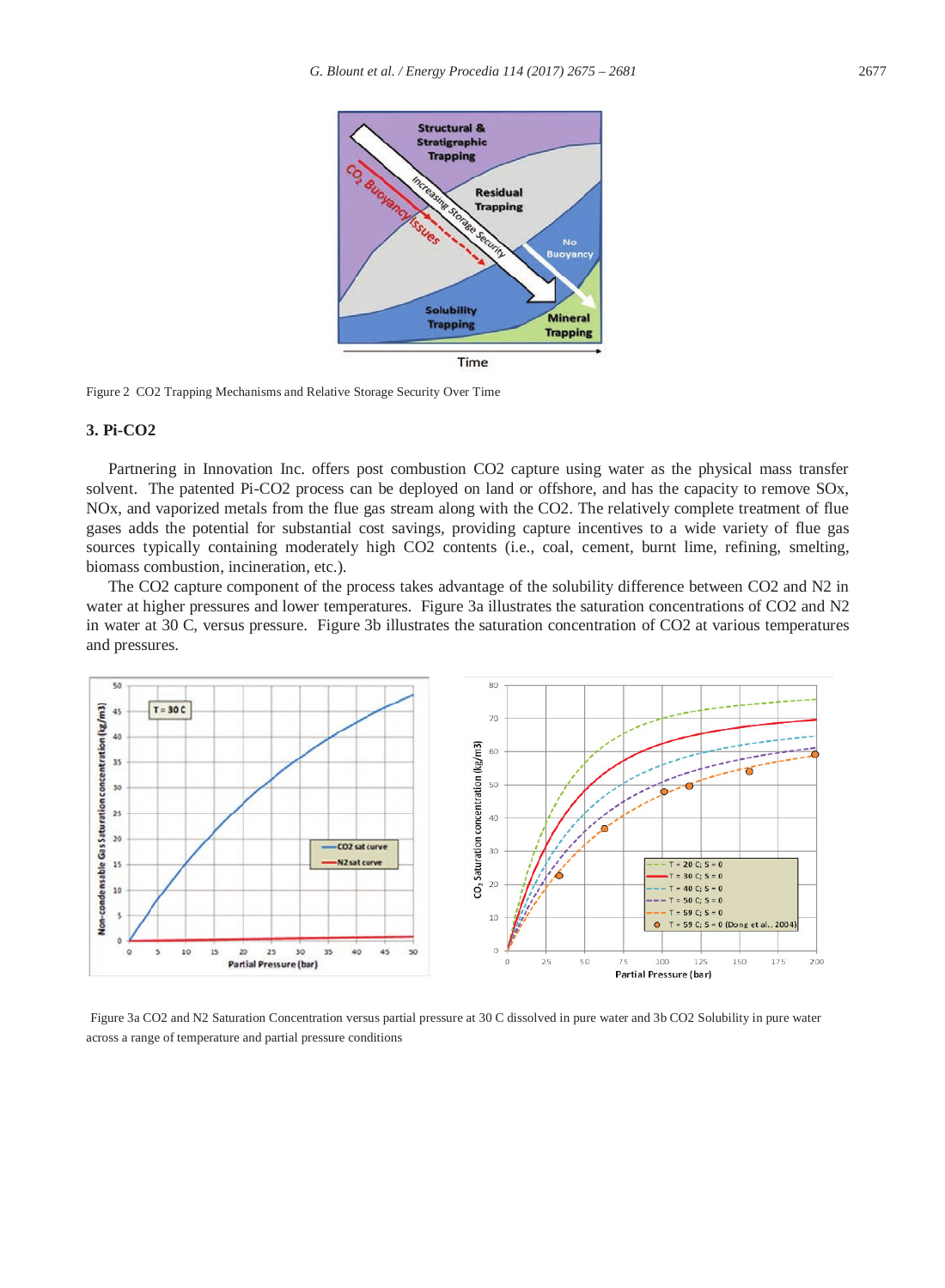Capture of CO2 occurs as water is circulated through a closed loop absorber and pressure swing desorber; the water in the closed loop is used "over and over again". High hydrostatic pressure magnifies the CO2 carrying capacity of the water. Lower temperature locations also further increased the CO2 carrying capacity. High hydrostatic pressure is achieved by placing the absorber/desorber in a water filled large diameter shaft, or through submergence in an offshore setting. Lower water temperatures can be acquired through submergence in relatively cold ocean or lake settings or by heat exchange with a natural cold water source.

The configuration of the absorber/desorber system is down-flow for the absorber and up-flow for the desorber. The absorber contains many stages that support sequential loading of CO2 into the water. Figure 4 shows the transfer of CO2 from the gas phase to the liquid phase in a down-flow absorber having 16 stages of mass transfer, operating at 30 C, with approximately 14% CO2 in the flue gas (similar to coal). The absorber will be more efficient with higher CO2 concentration emissions (i.e., cement, smelting and refining cat-crack), and less efficient at lower CO2 concentrations (i.e.,, natural gas fired turbines, natural gas fired power plants).



Figure 4 Step-wise CO2 transfer from the gas-phase to water-phase with a multi-stage down-flow cascading absorber.

The absorber efficiency will increase with: higher hydrostatic pressure, lower temperature, optimum bubble fraction, with longer absorber stages, and with an increase in the number of stages. The presence of free and dissolved N2 in the water in the absorber acts as a poison with respect to clathrate formation at the lowest conceivable temperature and highest conceivable pressure that the system is likely to be operated.

The desorber is configured to support sequential desorption promoting higher CO2 concentration in the final CO2 product and supporting gas lift pumping within the desorber. Gas lift pumping within the desorber drives the circulation within the absorber/desorber loop because the upward flow in the desorber achieves down-flow in the absorber.

Gas lift pumping is a well understood technology. However, most gas lift pumps are not typically on the scale of the Pi-CO2 process (diameter of the desorber riser and depth of submergence), and are not generally driven by effervescing gases (greater efficiency). Pump efficiency is controlled by the diameter of the rising pipe, bubble dispersion, gas volume, submergence ratio, and the height in which the pumped water is lifted; Awari et al. [5], Kassab et al. [6], and Barrut et al. [7]. The best performance in volume of water pumped can be achieved with: the largest diameter riser pipe, a high submergence ratio (submergence/lift height), an optimum volume of gas to make bubbles, and good bubble dispersion.

Fan et al. [8] performed a study of gas lift pumping with a relatively large diameter rising pipe, and relatively low water lift. Pi-Innovation developed a simple model using the empirical data derived from the study. A comparison with the modeling work of Fan et al. [8] suggests that there is more than sufficient gas to support pumping in the Pi-CO2 process. The challenge may be to selectively remove gas to maintain the optimum gas volume for optimum pumping in the desorber.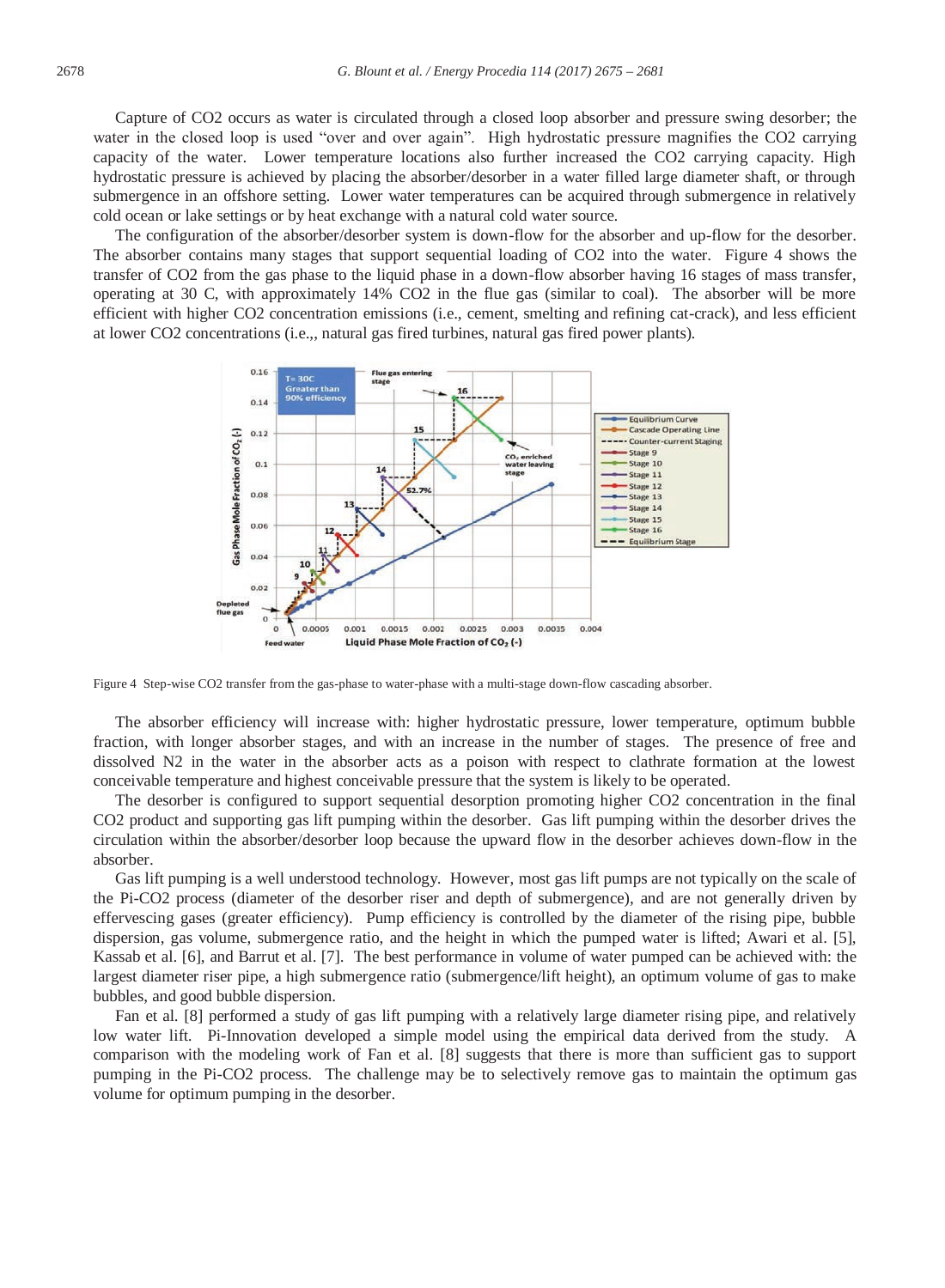An important part of the Pi-CO2 process is the energy recovery from the pressurized non-dissolved gas that exits the top of the absorber. The process uses turbo-machinery to recover a large fraction of the compression energy penalty by combining the heat of compression with the pressurized gas. The Pi-CO2 process has similar parasitic energy requirements when compared to competing technologies  $(\sim 22\%)$  in a coal fired setting, but can take advantage of system waste heat for electricity production that offsets CO2 to an equivalency of 16 to 18%. The process can be driven by direct natural gas firing with alternate fuels, or driven with electricity. Direct firing can offer greater energy efficiency. The turbo-line can be electrically linked or mechanically linked as in some Compressed Air Energy Storage turbo-lines. Figure 5 shows a generalized sketch of the Pi-CO2 system.

Uniquely, the Pi-CO2 process removes SOx, NOx, vaporized metals, and CO2, in a single integrated process, The oxides are removed in compression condensate and at inter-cooler and after-cooler steps during flue gas compression. Figure 6 shows a simple chemical model output based upon Oxyfuel combustion flue gas compression empirical data, sourced from White et al. [9] and Huckaby [10].

SOx and NOx removal is usually required prior to CO2 capture because the presence of these compounds accelerates the degradation of typical capture chemicals (amines, sorbents, etc.); Rezaei and Jones [11], Supap et al. [12], Rohr et al. [13], and El Moudir [14]. Based upon CAPEX and OPEX costs from Cichanowitz [15], SOx pretreatment, alone, prior to CO2 capture, can add as much as \$25 to \$30 (US Dollars) to the cost of a metric ton of CO2 removed.



Figure 5 Generalized Pi-CO2 capture processes showing general energy recovery and flue gas contaminant removal



H<sub>2</sub>O, SOx, NOx, and Hg<sup>o</sup> Removal During Compression

Figure 6 Simple chemical model output based upon empirical data from Oxyfuel flue gas compression studies.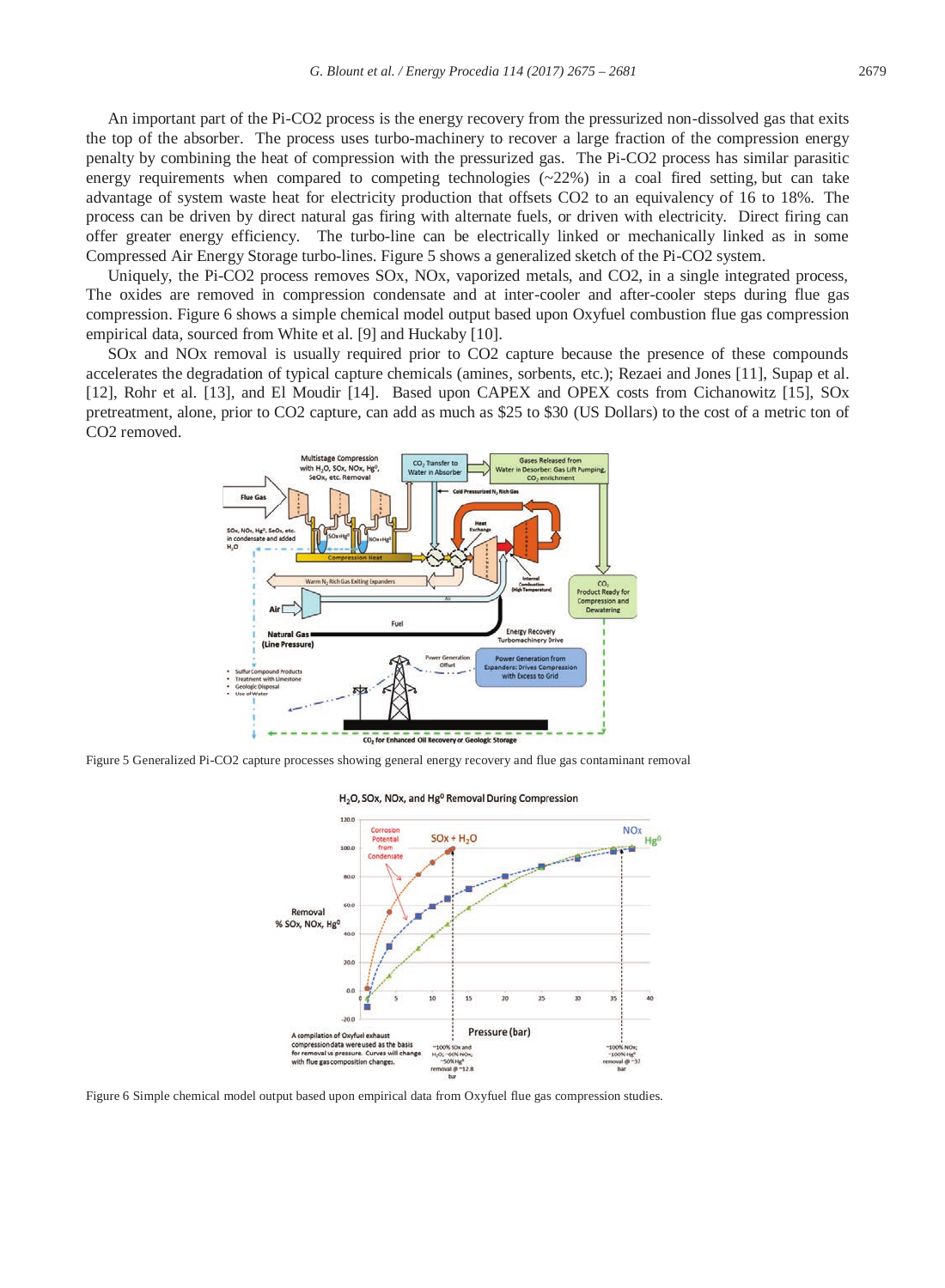The addition of heat to the turbo-line can allow for excess power generation to offset capital cost. Turbomachinery is a very large part of the capital cost of the process. The potential to generate electricity is also useful because it can offset a portion of higher carbon sourced power on the grid in some locations which can improve the overall carbon reduction efficiency. Figure 7 illustrates this overall carbon reduction with electricity offset.



Figure 7 Overall carbon reduction with electricity offset

Energy demand is typically considered an important measure of operating cost between competing CO2 capture technologies. The Pi-CO2 process efficiently uses the power required for operation by recovering a large fraction of the compression energy penalty, using the energy of compression of the dissolved gas fraction to drive absorber/desorber pumping, and provides an opportunity to generate electricity offsets with the turbo-line.

 CO2 capture with Pi-CO2 uses no expensive chemicals, has no significant chemical degradation, and no chemical wastes. The overall footprint of the technology is less because the absorber/desorber system is deployed in the subsurface or subsea. The capital cost can be lower when pretreatment for SOx, and NOx are considered, and future capital costs can be lower when Hg0 removal is considered. Operational costs are also low due to the use of long life turbomachinery for compression and energy recovery rather than chemical intensive processes.

#### **4. Integration of CO2-DISSOLVED and Pi-CO2**

The integration of aqueous CO2 storage with aqueous gas separation can offer lower risk geologic storage scenarios in situations where water is available for injection into saline aquifers. It is possible to capture CO2 from various industrial sources and produce a high purity CO2 product for use as supercritical CO2, or use relatively pure CO2 dissolved in water with the Pi-CO2 absorber technology, and directly inject the water into the subsurface. It is also possible to capture the CO2 from flue gas with the Pi-CO2 process absorber and inject the absorber discharge into the subsurface.

#### **References**

- [1] Kervévan C., Beddelem M.-H., Blount G., O'Neil K. CO2-DISSOLVED: a novel concept coupling geological storage of dissolved CO2 and geothermal heat recovery – Part 1: Assessment of the integration of an innovative low-cost, water-based CO2 capture technology. *Energy Procedia, GHGT 12 Conference Proceedings,* Austin, TX, USA; Oct. 5-9, 2014.
- [2] Kervévan C., Bugarel F., Galiègue X., Le Gallo Y., May F., O'Neil K., Sterpenich J. CO2-DISSOLVED: A Novel Approach to Combining CCS and Geothermal Heat Recovery. In: EAGE (Ed.), *Sustainable Earth Sciences, Technologies for Sustainable Use of the Deep Subsurface*, Pau, France, Sept. 30 - Oct. 4, 2013.
- [3] Kervévan C. Successfully combining CO2 storage and geothermal heat extraction. *BRGM Flag Ship Project Web Article*, http://co2 dissolved.brgm.fr 2016.
- [4] IPCC. *IPCC Special Report on Carbon Dioxide Capture and Storage*. Prepared by Working Group III of the Intergovernmental Panel on Climate Change [Metz, B.,O. Davidson, H. C. de Coninck, M. Loos, and L. A. Meyer (eds.)]. Cambridge University Press, Cambridge, United Kingdom and New York, NY, USA, 2005, 442 pp.
- [5] Awari, G.K., Ardhapurkar, P.M., Wakde, D.G., Bhuyar, L.B., 2004. Performance analysis of air-lift pump design, *Proc.IMECH E Part C: J. Mech. Eng. Sci.* 218; 2004, 1155–1161.